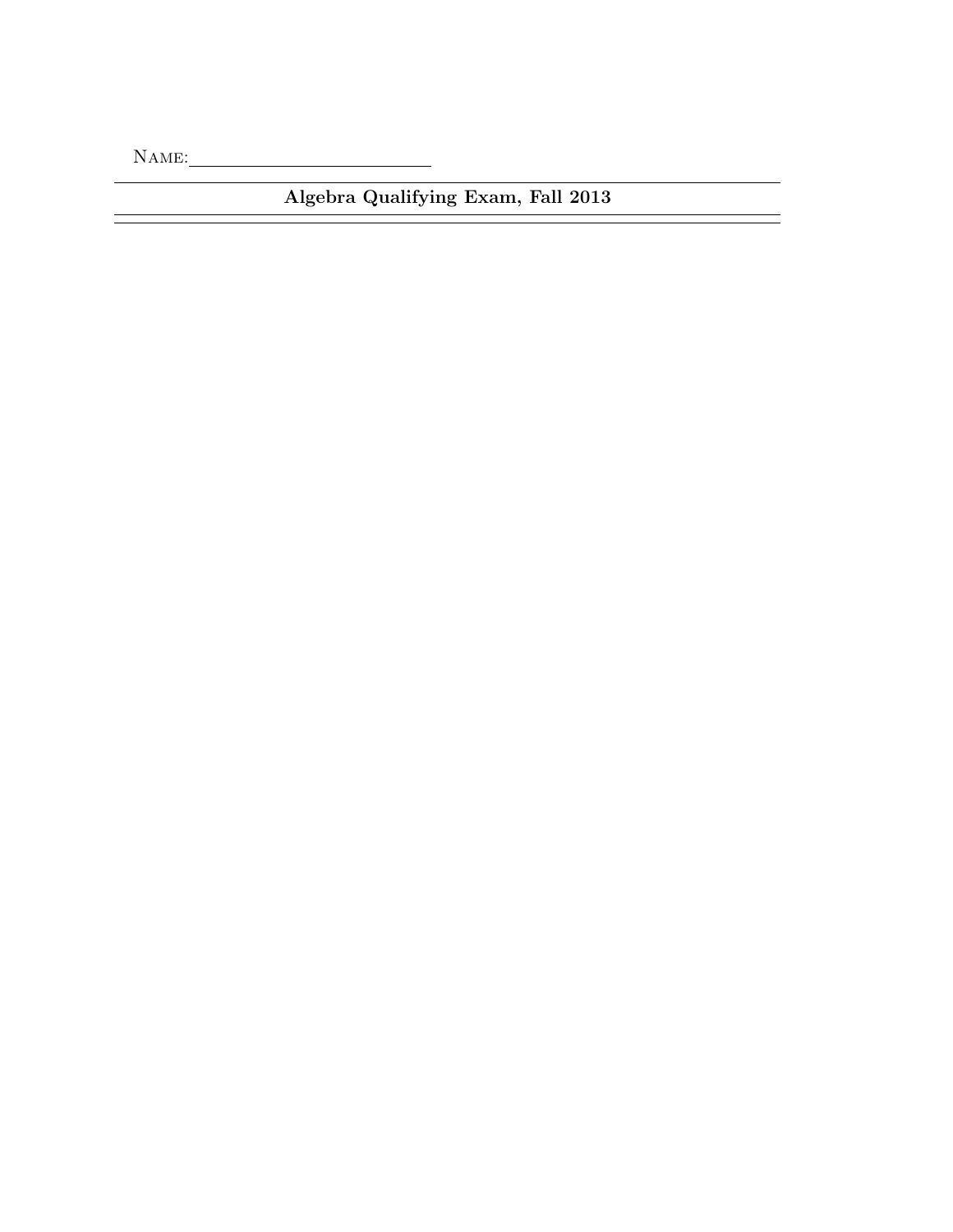- (1) Let  $p$  and  $q$  be distinct primes.
	- (a) Let  $\bar{q} \in Z_p$  denote the class of q modulo p and let k denote the order of  $\bar{q}$  as an element of  $Z_p^*$ . Prove that no group of order  $pq^k$  is simple.
	- (b) Let  $G$  be a group of order  $pq$ . Prove  $G$  is not simple.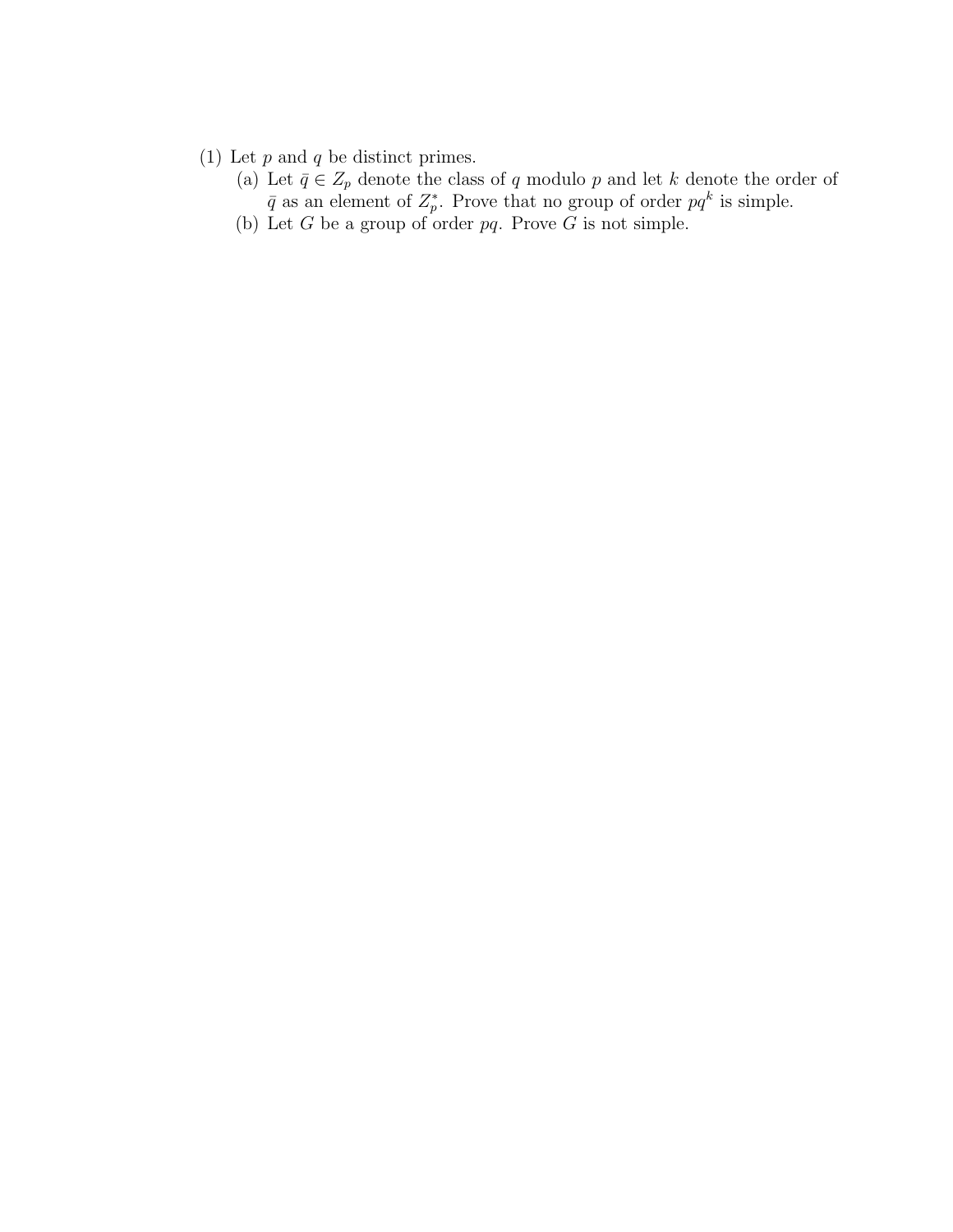- (2) Let G be a group of order 30.
	- (a) Show that  $G$  has a subgroup of order 15.
	- (b) Show that every group of order 15 is cyclic.
	- (c) Show that G is isomorphic to some semidirect product  $Z_{15} \rtimes Z_{2}$ .
	- (d) Exhibit three nonisomorphic groups of order 30, and prove that they are not isomorphic. You are not required to use your answer to (c).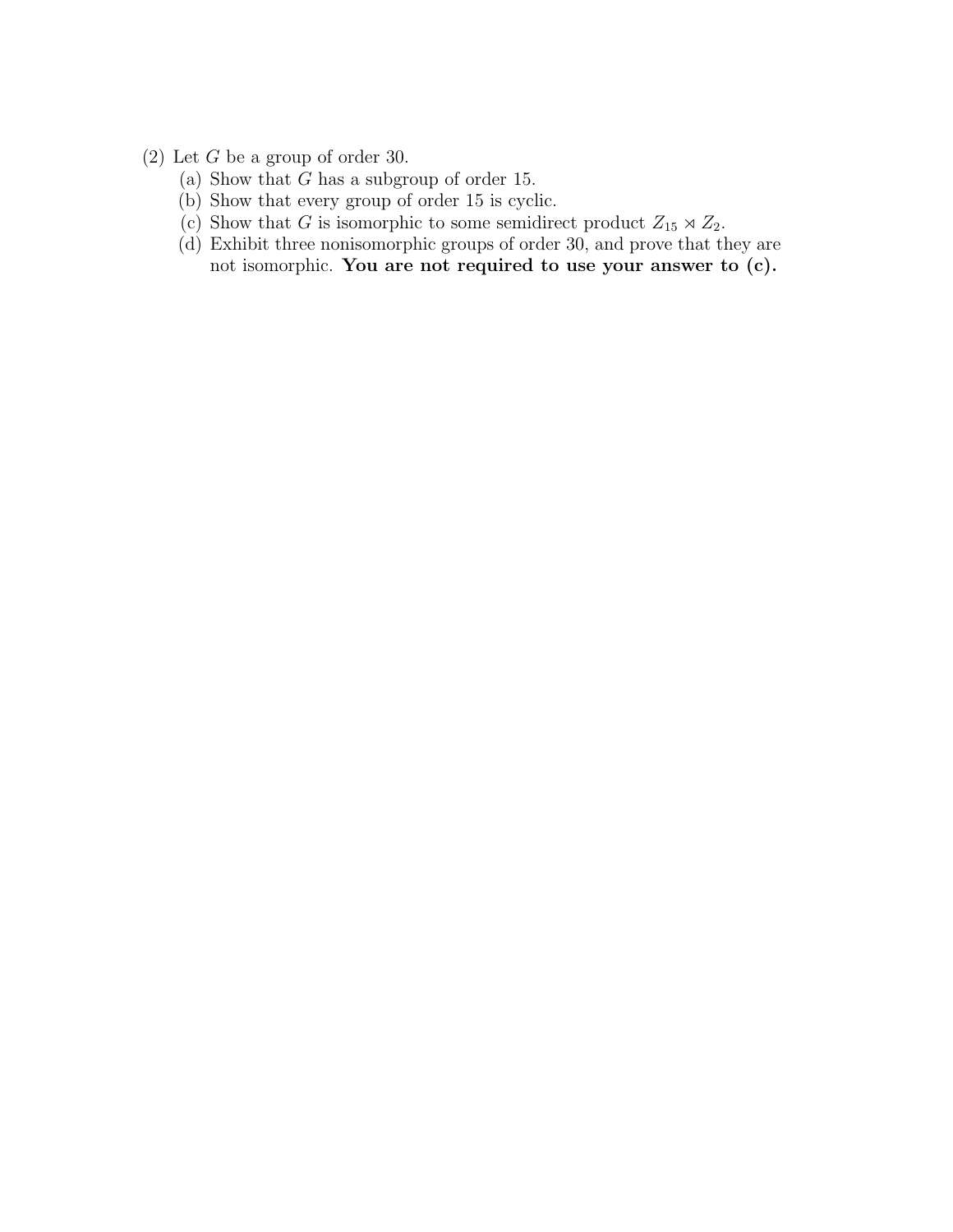- (3) (a) Define prime ideal, and give an example of a nontrivial ideal in the ring Z, that is not prime, and show it is not prime.
	- (b) Define maximal ideal and give an example of a nontrivial maximal ideal in the ring Z, and show it is maximal.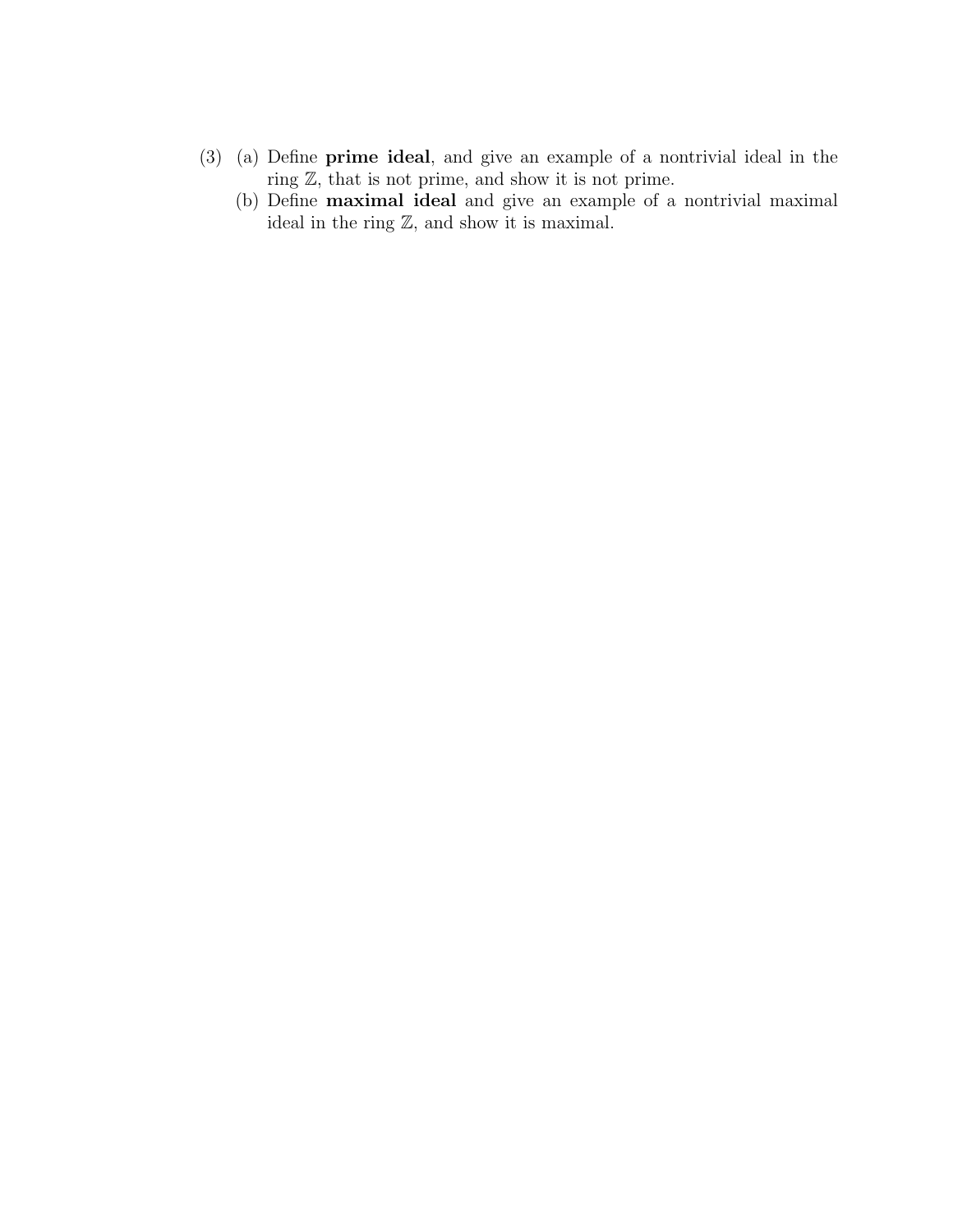- (4) Let R be a commutative ring with unit element  $1 \neq 0$ . Recall that  $x \in R$  is called **nilpotent** if  $x^n = 0$  for some positive integer *n*.
	- (a) Show that the collection of all nilpotent elements of R forms an ideal.
	- (b) Show that if x is nilpotent, then x is contained in every prime ideal of R.
	- (c) Suppose that  $x \in R$  is not nilpotent, and let  $S = \{x^n : n \in \mathbb{N}\}\$ . There is at least one ideal of  $R$  disjoint from  $S$ , namely  $(0)$ . By Zorn's lemma, the set of ideals disjoint from S has an element that is maximal with respect to inclusion, say  $I$ . In other words,  $I$  is disjoint from  $S$ , and if  $J$ is any ideal disjoint from S with  $I \subseteq J \subseteq R$ , then  $J = I$  or  $J = R$ . Show that  $I$  is a prime ideal.
	- (d) Deduce from (a) and (b) that the set of nilpotent elements of  $R$  is the intersection of all of the prime ideals of R.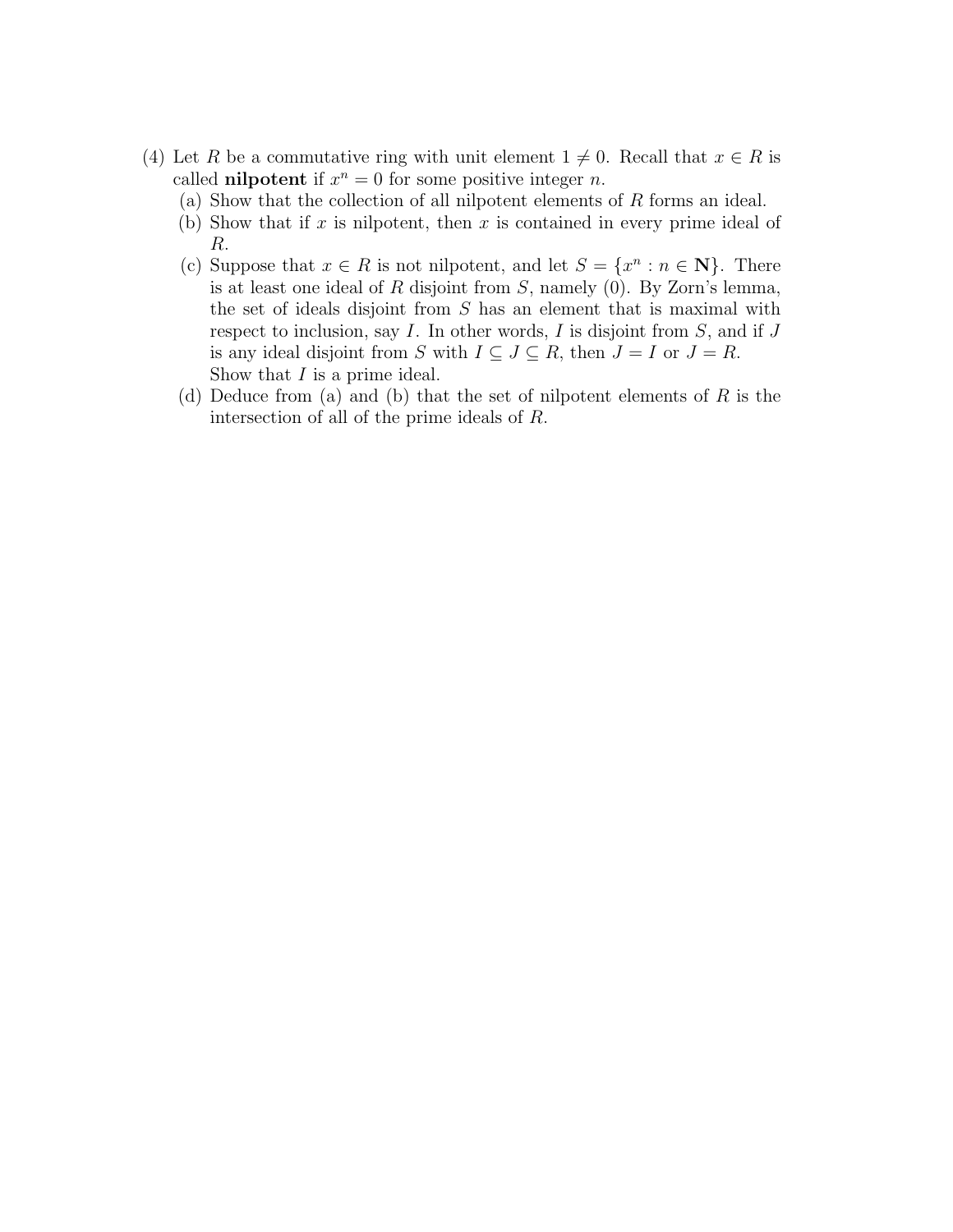- (5) For this problem, we let  $L/K$  denote a finite extension of fields.
	- (a) Define what it means for  $L/K$  to be **separable**.
	- (b) Show that if K is a finite field, then  $L/K$  is always separable.
	- (c) Give an example of a finite extension  $L/K$  that is not separable.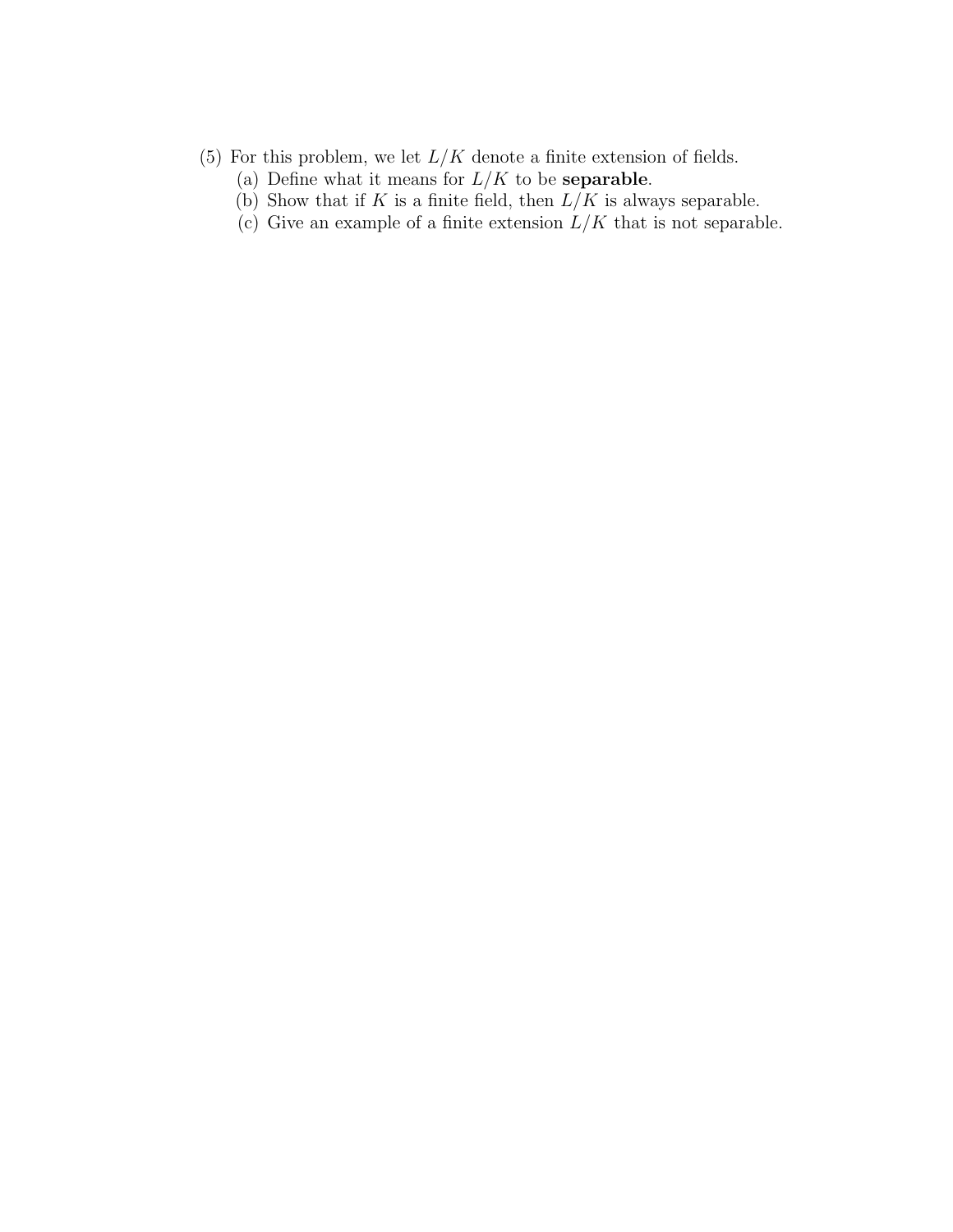- (6) Let K be the splitting field of  $x^4 2$  over **Q**, and let  $G = \text{Gal}(K/\mathbf{Q})$ .
	- (a) Show that  $K/Q$  contains both  $Q(\sqrt{-1})$  and  $Q(\sqrt[4]{2})$  and has degree 8 over Q. √
	- (b) Let  $N = \text{Gal}(K/\mathbf{Q})$  $\overline{-1}$ )) and  $H = \text{Gal}(K/\mathbf{Q}(\sqrt[4]{2}))$ . Show that N is normal in G and that  $NH = G$ . Hint: What field is left fixed by NH?
	- (c) Show that Gal( $K/\mathbf{Q}$ ) is generated by elements  $\sigma$  and  $\tau$ , of orders 4 and 2 respectively, with  $\tau \sigma \tau^{-1} = \sigma^{-1}$ . [This is equivalent to saying that  $Gal(K/Q)$  is the dihedral group of order 8.]
	- (d) How many distinct quartic subfields of  $K$  are there? Justify your answer.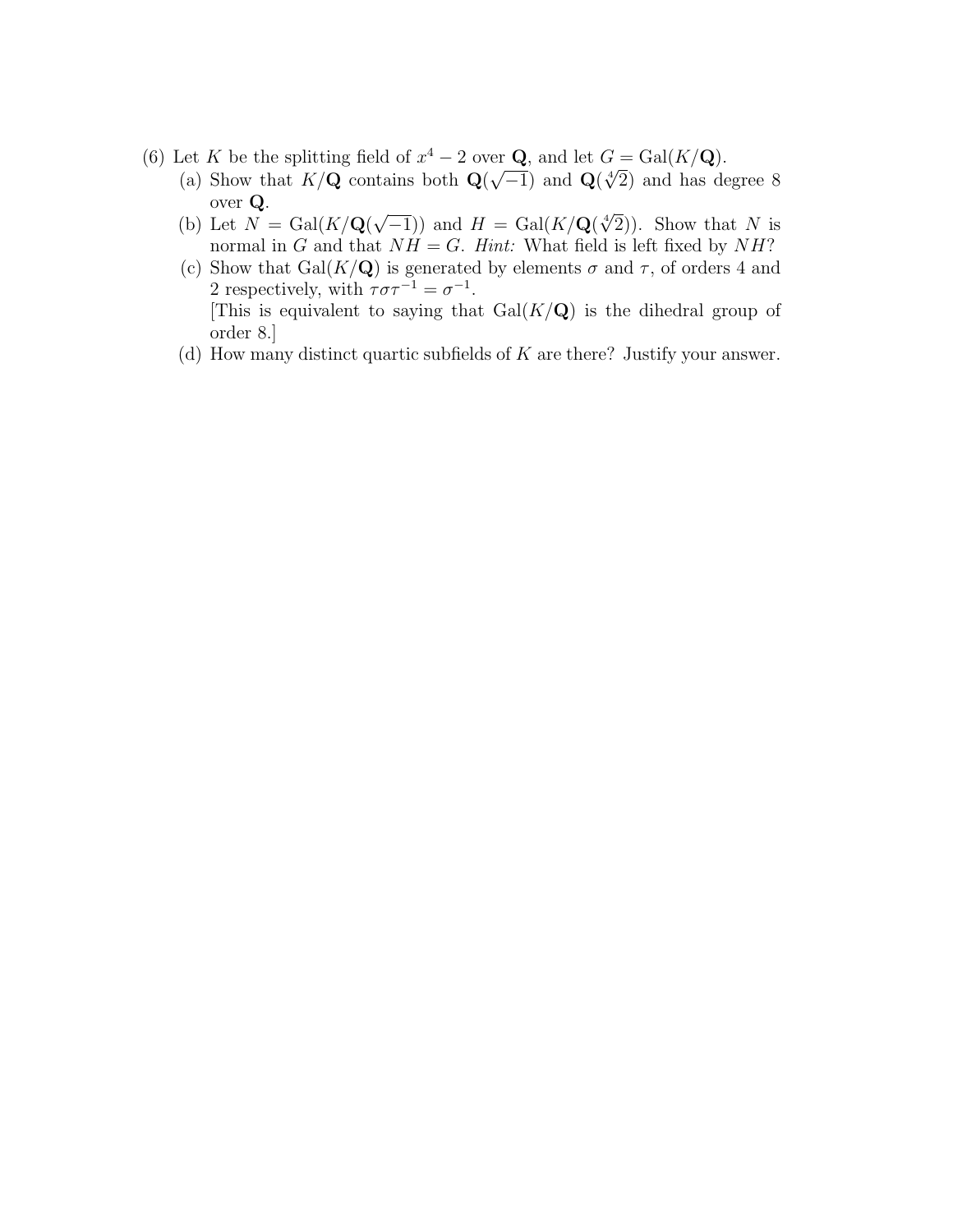- (7) Let  $F = \mathbf{F}_2$  and let  $\overline{F}$  denote the algebraic closure of  $F$ .
	- (a) Show that  $\overline{F}$  is not a finite extension of F.
	- (b) Suppose that  $\alpha \in \bar{F}$  satisfies  $\alpha^{17} = 1$  and  $\alpha \neq 1$ . Show that  $F(\alpha)/F$  has degree 8.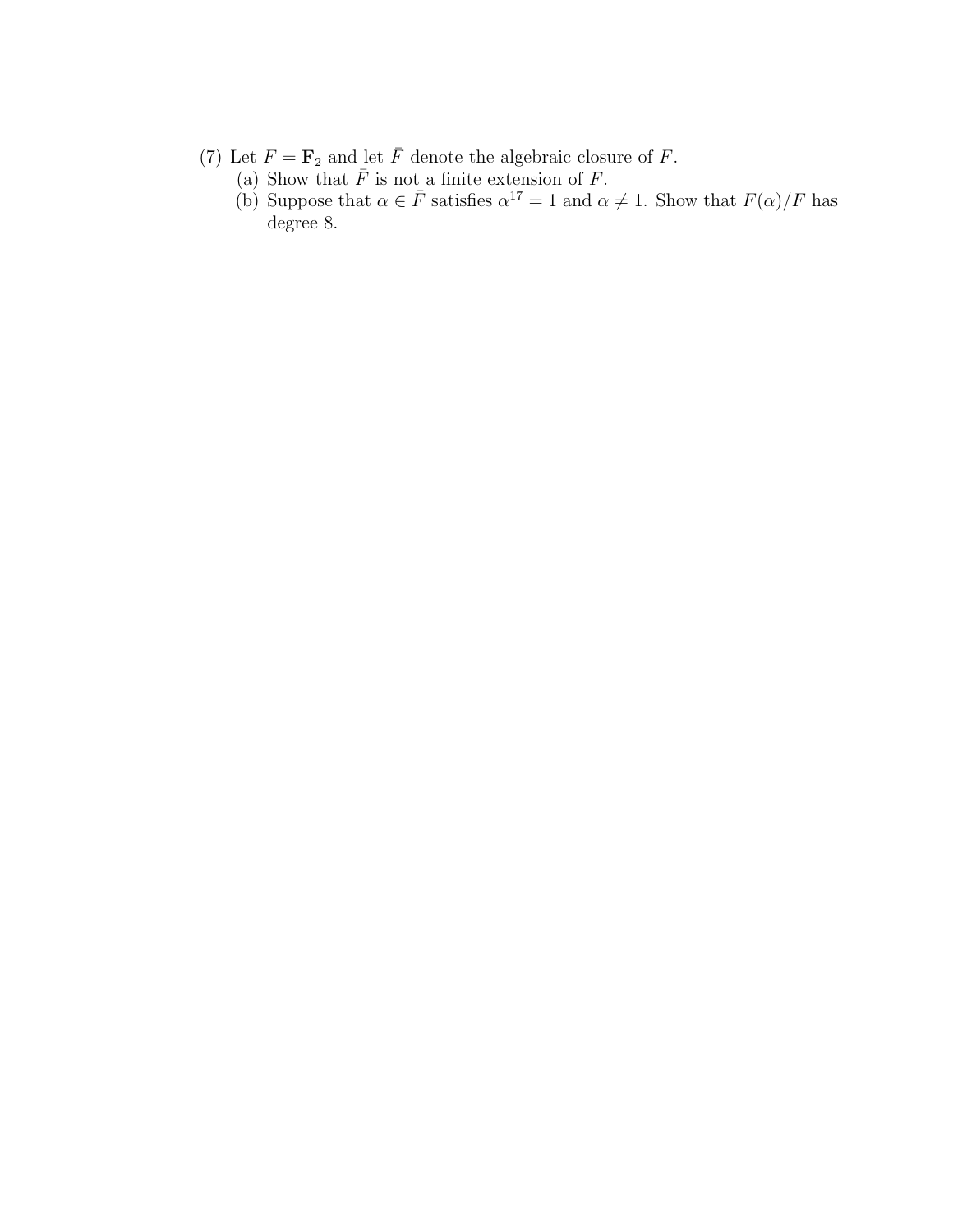(8) (a) What does it mean for a finite group  $G$  to be **solvable**? (b) Prove that  $S_4$  is solvable.